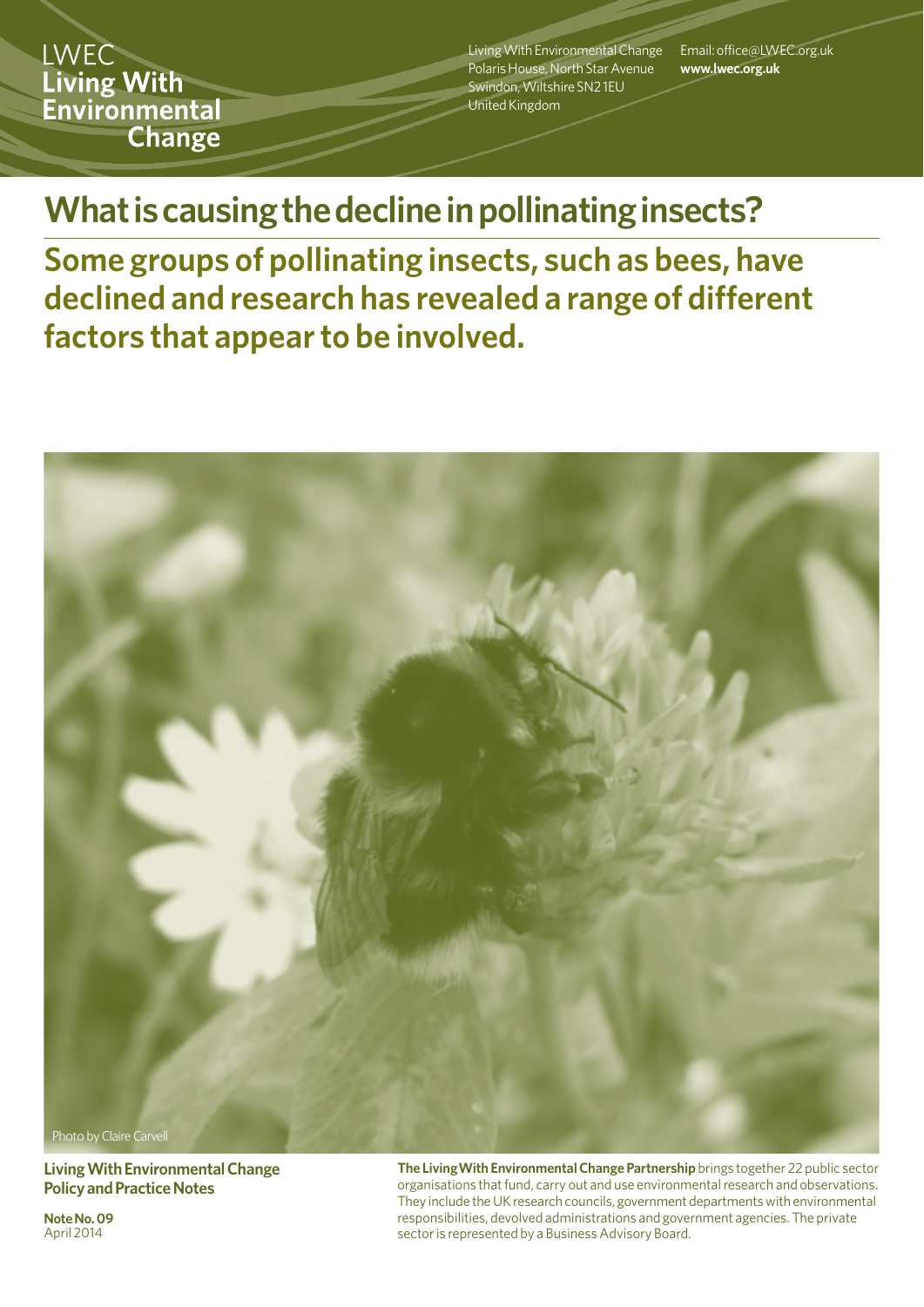**Insect pollinator numbers are affected by many different environmental and socio-economic factors but attributing long term change in pollinator numbers to one or more of these is difficult. Scientists are beginning to understand how these different factors interact with each other, and which are more important for particular insect groups, but there is no single, simple explanation for pollinator decline.**

# **Why are insect pollinators important?**

#### **Bees, flies, wasps, beetles, butterflies and moths are part of a nation's biodiversity and natural capital. They have intrinsic value and provide environmental and economic benefits because:**

- Over three-quarters of wild flowering plant species in temperate regions need pollination by animals like insects to develop their fruits and seeds fully. This is important for the long-term survival of wild plant populations and provides food for birds and mammals.
- Pollinators improve or stabilize the yield of threequarters of all crop types globally; these pollinated crops represent around one third of global crop production by volume.
- Many fruit, vegetable, oil, seed and nut crops that provide vital nutrients for human diets worldwide, including more than 90% of our vitamin C, are pollinated by insects.
- The cultivated area of pollinator-dependent crops has risen, raising worldwide demand for insect pollination services three-fold since the 1960s. Globally the crop production attributable to insect pollination was valued at US \$215 billion in 2005.
- Honeybees, but also bumblebees and solitary bees, are managed and traded commercially for their pollination service. Wild pollinators are at least as important as managed pollinators in providing these benefits.

## **What is happening to pollinators?**

### **Pollinators are declining in Britain and in many regions of the world:**

- Declines may be measured by counting the change in the number of pollinator species present (number of species), the number of places where each species is found (species range) or the number of individual insects of each species (population size).
- In Britain since the1950s there is evidence of decreases in range (more species have reduced their ranges than increased) and number of species (more places have lost species than gained) of bumblebees, solitary bees, butterflies and moths. Hoverfly ranges and species numbers seem to have declined less. A recent analysis suggests that overall declines in the number of bumblebee species have slowed since the 1980s.
- Structured, volunteer recording schemes provide strong evidence that population sizes of butterflies and moths in Britain are declining overall. The lack of a similar recording approach for wild bees and hoverflies makes it harder to know whether their population sizes are also declining.
- In England the number of managed honeybee hives fell by about 50% between 1985 and 2005. Since 2007 an upsurge in the popularity of beekeeping has increased the number of hives again, but every year many honeybee colonies are lost.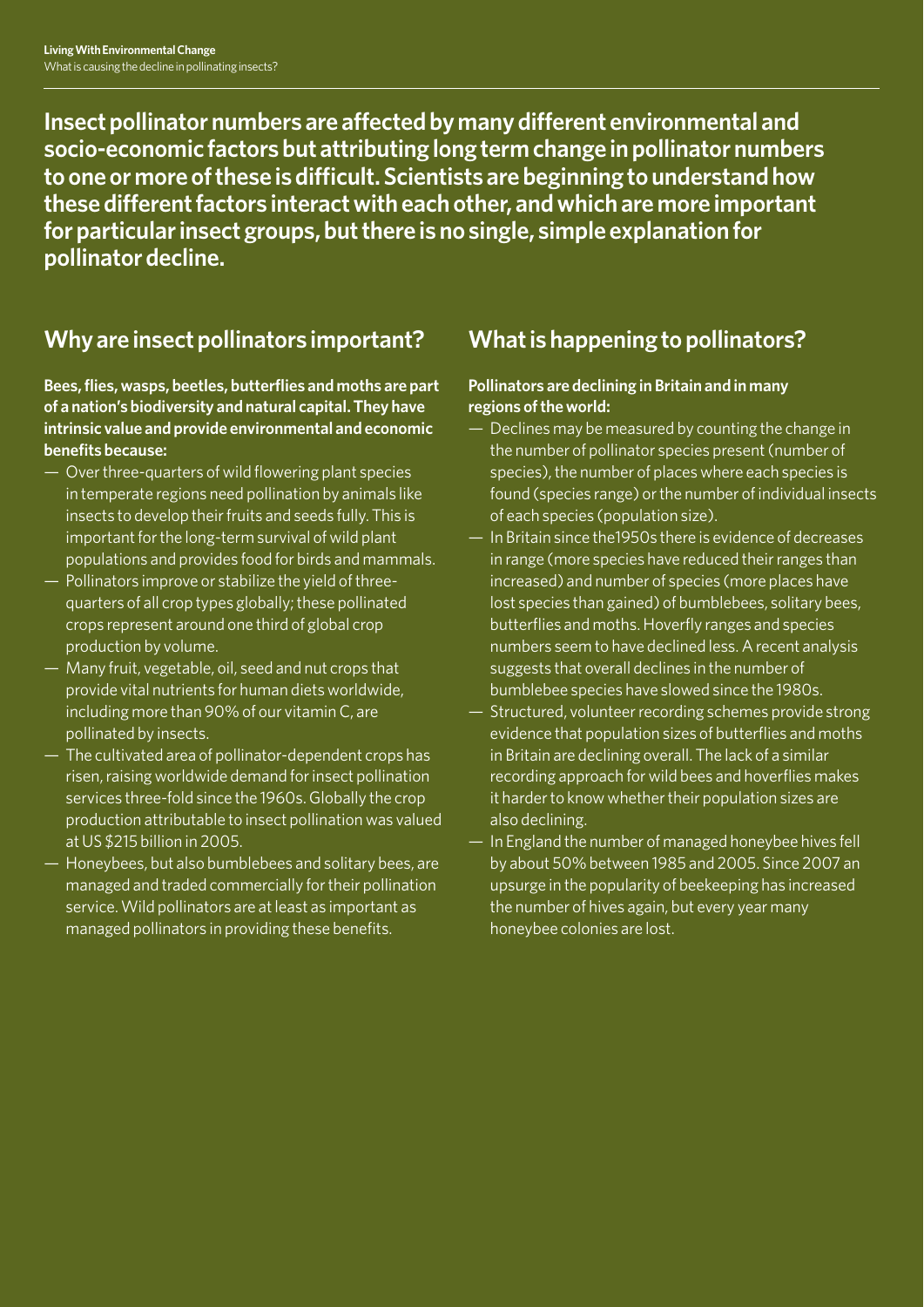### **What are the main pressures on pollinators?**

**Many environmental changes can reduce pollinators' access to essential resources such as food, nest sites and overwintering sites, or directly affect pollinator health:** 

- Loss of wild habitats, changes in crops being grown, exposure to chemical pesticides, climate change, disease, changes to the plant community, and economic or cultural changes affecting keeping of honeybees can all contribute.
- Loss of flower-rich habitats such as hay meadows, rough grassland, woodland and hedgerows is often considered to be the main driver of changes in wild pollinator communities during the late 20th century. This particularly affects species with specialized ecological requirements.
- Intensive farming, with simplified crop rotations in large fields, high herbicide and fertilizer use and high livestock densities can have a negative impact on pollinators, due to the loss of flowers and nesting areas. Flowering crops (eg orchards, oilseed rape) do not compensate because they only provide transient nectar and pollen sources.
- Insecticides have been shown to affect the health and behaviour of honeybee and bumblebee colonies in laboratory and small-scale outdoor experiments, even at levels that don't kill the bees. However, the actual levels of insecticide that pollinators encounter in the real environment are difficult to assess accurately.
- Wild insects and plants are already changing their distributions on a large scale in response to climate change. This may disrupt pollination if important pollinators become desynchronized with the plants they pollinate.
- Pests and pathogens dominate explanations of managed honeybee loss. Honeybees are afflicted by the varroa mite, many viruses, fungi and bacteria. Pathogens are also an important mortality factors for wild bees, and there is increasing evidence that they can spread from managed honeybee to wild bee populations.

## **Can researchers identify a single cause of pollinator decline?**

### **There is no single, overriding cause of decline in pollinating insects:**

- The balance of pressures varies between different pollinator groups. For example, wild pollinators, especially butterflies and specialized bee species, are probably more affected by habitat loss and climate change. Managed honey bees are more affected by disease. Both groups are also threatened by loss of flowers and agricultural pesticides.
- The relative power of the different pressures to change pollinator populations is not thoroughly known for any pollinator group. This is because most studies have been limited in the scope of species (eg honeybees or bumblebees) or combinations of pressures (eg pesticides and pathogens) that have been considered.
- Nonetheless, it is likely that in the real world many of the different pressures combine or interact, leading to an increase in the overall threat to pollinators.